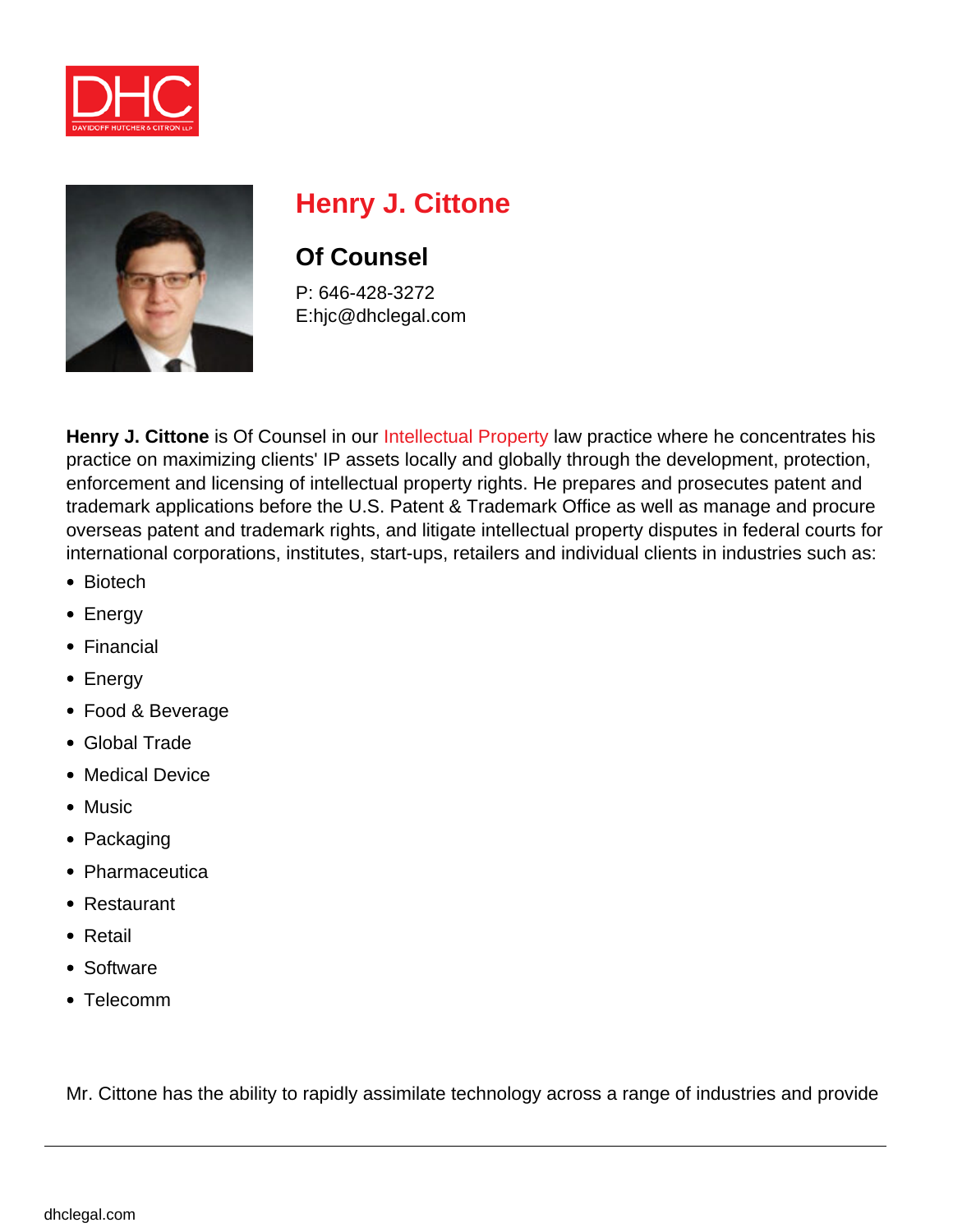

business goal focused intellectual property advice. He has a wealth of connections to law firms and agents in all global jurisdictions and over a decade of experience preparing global intellectual property filing plans for expanding businesses. In his practice he also advises clients on handling patent licensing groups - notably the NTP, Visto, Philips, and Geo Tag groups as well as advising clients in the telecommunications and mobile applications field on the monetization of their patent portfolios.

Seasoned in complex litigation, defending and asserting patents, he provides clients with unique insight when seeking their own intellectual property rights. He has litigated numerous patent, trademark infringement, counterfeiting and trademark opposition, and false advertising actions. Those cases involved the areas of musical instruments, ballistics, computer gaming, telecommunications technology, small molecule pharmaceuticals, network security, medical imaging technology, computer software and hardware, and gas storage and delivery systems.

He currently represents a wide variety of domestic and international clients, including large multinational corporations, privately held corporations and funded start-ups. He is often called upon to help clients maximize intellectual property assets both locally and globally through the development, protection, enforcement and licensing of intellectual property rights. He is registered to practice before the U.S. Patent and Trademark Office.

#### **Representative Matters**

- Led the development of a portfolio of patents that were strategically drafted and used to fend off threatened litigation by the holders of the Philips lighting patents - with the entire portfolio being acquired by Philips successor for a significant undisclosed amount.
- In less than one year, favorably settled a multi-decade international trademark dispute.

#### **Practices**

Intellectual Property, Commercial Litigation

#### **Admissions**

- U.S. Patent & Trademark Office
- Court of Appeals for the Federal Circuit
- Eastern District of New York